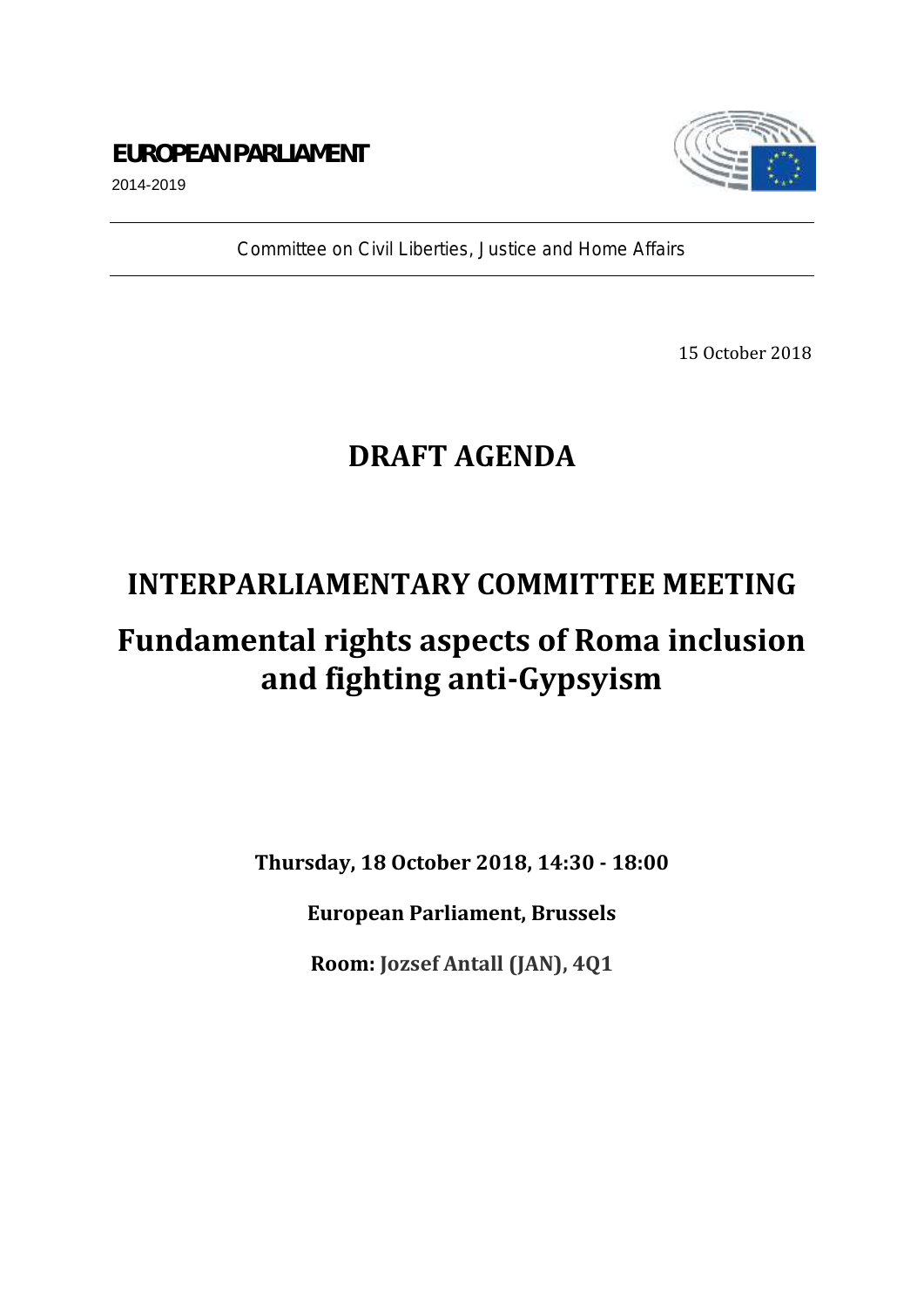#### **Order of business**

14:30 - 14:35 Introductory remarks by **Claude MORAES, Chair of the Committee on Civil Liberties, Justice and Home Affairs (LIBE)** of the European Parliament

#### **Opening addresses**

| 14:35 - 14:45   | Lívia JÁRÓKA, Vice - President of the European Parliament                                                                    |
|-----------------|------------------------------------------------------------------------------------------------------------------------------|
| 14:45 - 14:55   | Dr. Doris WOLFSLEHNER, Head of the Department of the<br>Federal Chancellery in the Permanent Mission of Austria to the<br>EU |
| $14:55 - 15:05$ | Tiina ASTOLA, Director-General for Justice and Consumers                                                                     |

#### **Session I - ROMA INCLUSION AND FUNDAMENTAL RIGHTS**

| $15:05 - 15:15$ | Intervention by <b>Soraya POST</b> , EP rapporteur of the 2017 Report on<br>fundamental rights aspects in Roma integration in the EU: fighting<br>anti-Gypsyism                                                     |
|-----------------|---------------------------------------------------------------------------------------------------------------------------------------------------------------------------------------------------------------------|
| $15:15 - 15:25$ | A persisting concern: anti-Gypsyism as a barrier to Roma inclusion<br>Ioannis DIMITRAKOPOULOS, Head of Equality<br>and<br>Citizens' Rights Department, European Union Agency for<br><b>Fundamental Rights (FRA)</b> |
| $15:25 - 15:35$ | Roma inclusion: a civil society perspective<br>Romani ROSE, Chairman, Central Council of German Sinti<br>and Roma                                                                                                   |
| $15:35 - 15:45$ | Presentations by Members of National Parliaments:<br>Thomas HAMMARBERG, Member of Parliament, Swedish<br>Riksdag                                                                                                    |
| $15:45 - 16:30$ | Debate with Members of National Parliaments and the European<br>Parliament                                                                                                                                          |